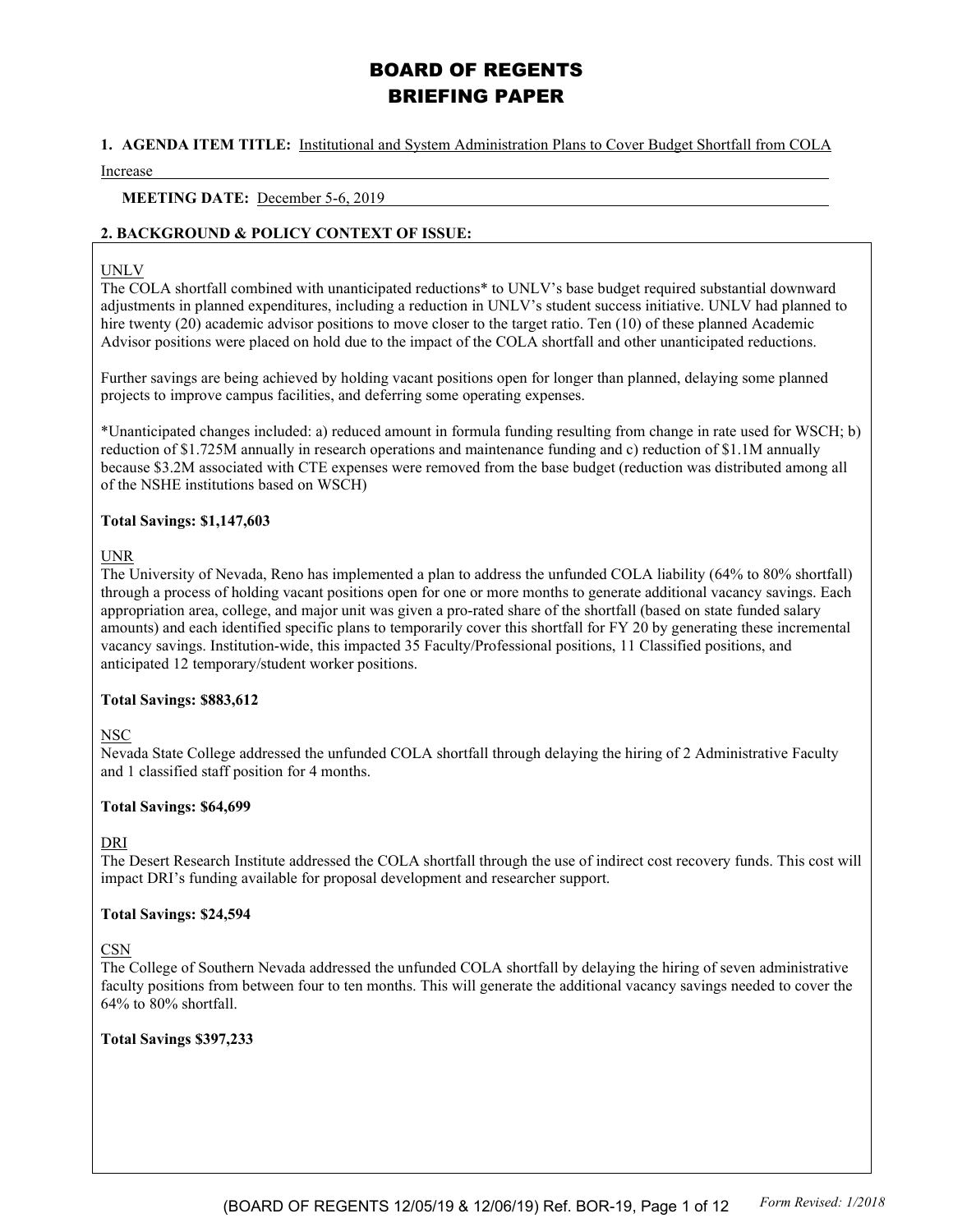### GBC

Great Basin College addressed the unfunded COLA shortfall primarily through a process of holding vacant positions open for one or more months to generate additional vacancy savings. This includes 2 Faculty/Professional positions. Where needed for the Fall 2019 semester, part-time instructors have assisted in covering classes that in the past have been taught by full-time faculty. These position vacancies are being reviewed for possible recruitment for either the Spring 2020 semester or FY2021, and therefore, these positions are one-time solutions to the COLA shortfall.

### **Total Savings: \$60,392**

## TMCC

TMCC addressed the unfunded COLA shortfall through a variety of operating reductions and staffing vacancies. The Student Services and Diversity division is holding a full-time counseling position vacant for the year. Additionally, in January the College will discontinue a service contract that provided shuttle services for students to RTC bus routes that no longer serve the Dandini Campus including stops at UNR. Travel for senior administrators has been restricted to professional events where the individuals serves as an officer or as a presenter. Annual participation by faculty and administrators in the NISOD conference in Austin will be reduced to a biannual schedule for additional savings. The College anticipates filling the counselor vacancy by the 2020-21 academic year and will evaluate new vacancies for possible permanent reductions.

### **Total Savings: \$140,700**

### WNC

Western Nevada College addressed the unfunded COLA shortfall primarily through a process of holding two (2) Faculty/Professional positions vacant for one or more months to generate additional vacancy savings. Both positions will be recruited to begin in fall FY21 and are one-time solutions to the COLA shortfall.

### **Total Savings: \$52,968**

### System Administration

The NSHE System Administration has addressed the COLA shortfall by delaying recruitment of the Budget Director position.

### **Total Savings: \$16,184**

**SCS** 

System Computing Services has addressed the COLA shortfall by utilizing vacancy savings from unfilled positions. At the time of this report, SCS has two (2) Classified and eight (8) Professional unfilled positions.

**Total Savings: \$45,663**

## **3. SPECIFIC ACTIONS BEING RECOMMENDED OR REQUESTED:**

### **4. IMPETUS (WHY NOW?):**

As requested at the June 18, 2019 Board of Regents' Special Meeting

### **5. CHECK THE NSHE STRATEGIC PLAN GOAL THAT IS SUPPORTED BY THIS REQUEST:**

- **Access (Increase participation in post-secondary education)**
- **Success (Increase student success)**
- **Close the Achievement Gap (Close the achievement gap among underserved student populations)**
- **Workforce (Collaboratively address the challenges of the workforce and industry education needs of Nevada)**
- **Research (Co-develop solutions to the critical issues facing 21st century Nevada and raise the overall research profile)**
- **Not Applicable to NSHE Strategic Plan Goals**

## **INDICATE HOW THE PROPOSAL SUPPORTS THE SPECIFIC STRATEGIC PLAN GOAL**

## **6. BULLET POINTS TO SUPPORT REQUEST/RECOMMENDATION:**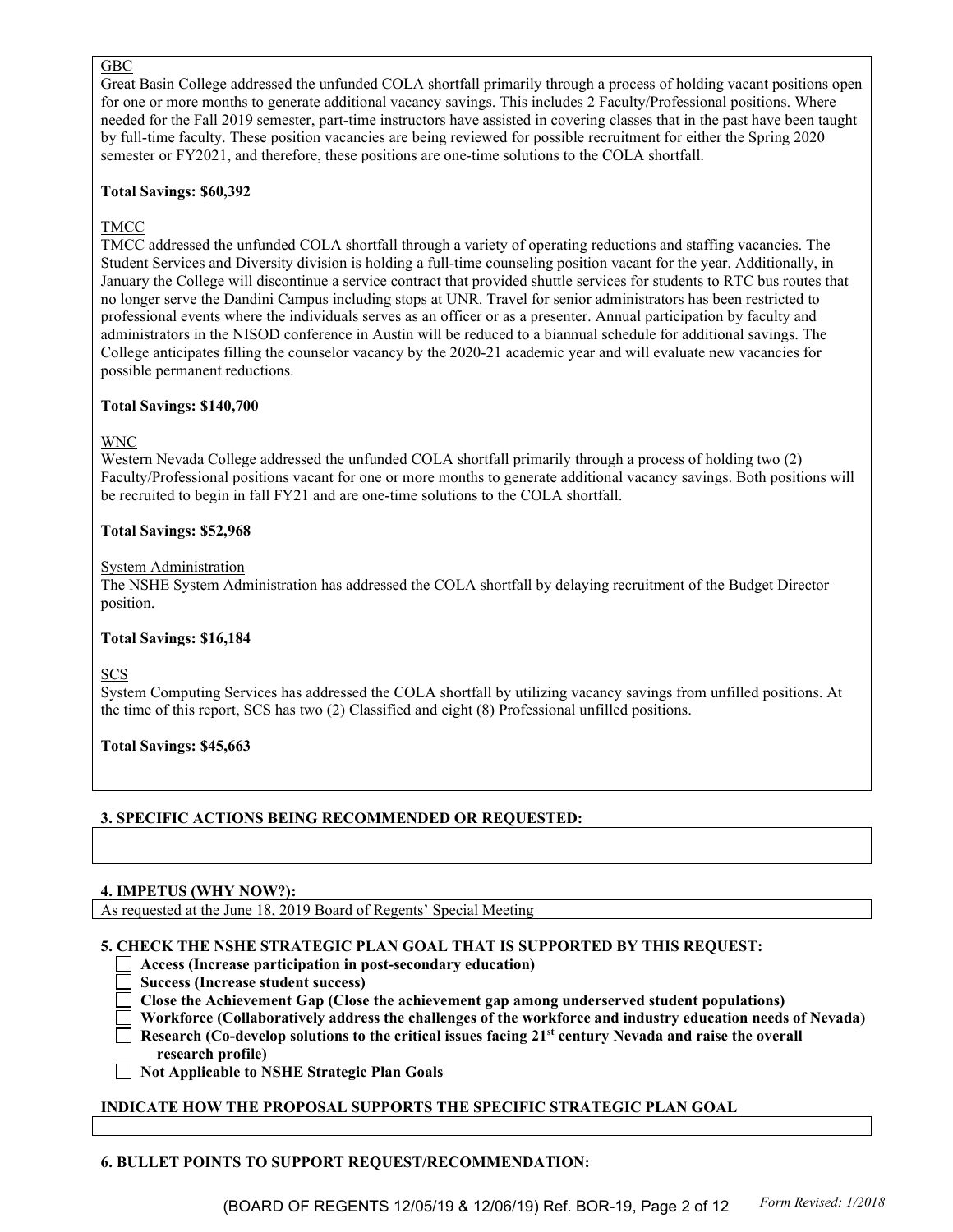### **7. POTENTIAL ARGUMENTS AGAINST THE REQUEST/RECOMMENDATION:**

### **8. ALTERNATIVE(S) TO WHAT IS BEING REQUESTED/RECOMMENDED:**

#### **9. RECOMMENDATION FROM THE CHANCELLOR'S OFFICE:**

#### **10. COMPLIANCE WITH BOARD POLICY:**

| $\Box$ Consistent With Current Board Policy: Title #<br>Section $#$<br>Chapter $#$ |  |
|------------------------------------------------------------------------------------|--|
| $\Box$ Amends Current Board Policy: Title #<br>Chapter $#$<br>Section $#$          |  |
| $\Box$ Amends Current Procedures & Guidelines Manual: Chapter #<br>Section $#$     |  |
| Other:                                                                             |  |
| Fiscal Impact:<br>Yes<br>No                                                        |  |
| Explain:                                                                           |  |
|                                                                                    |  |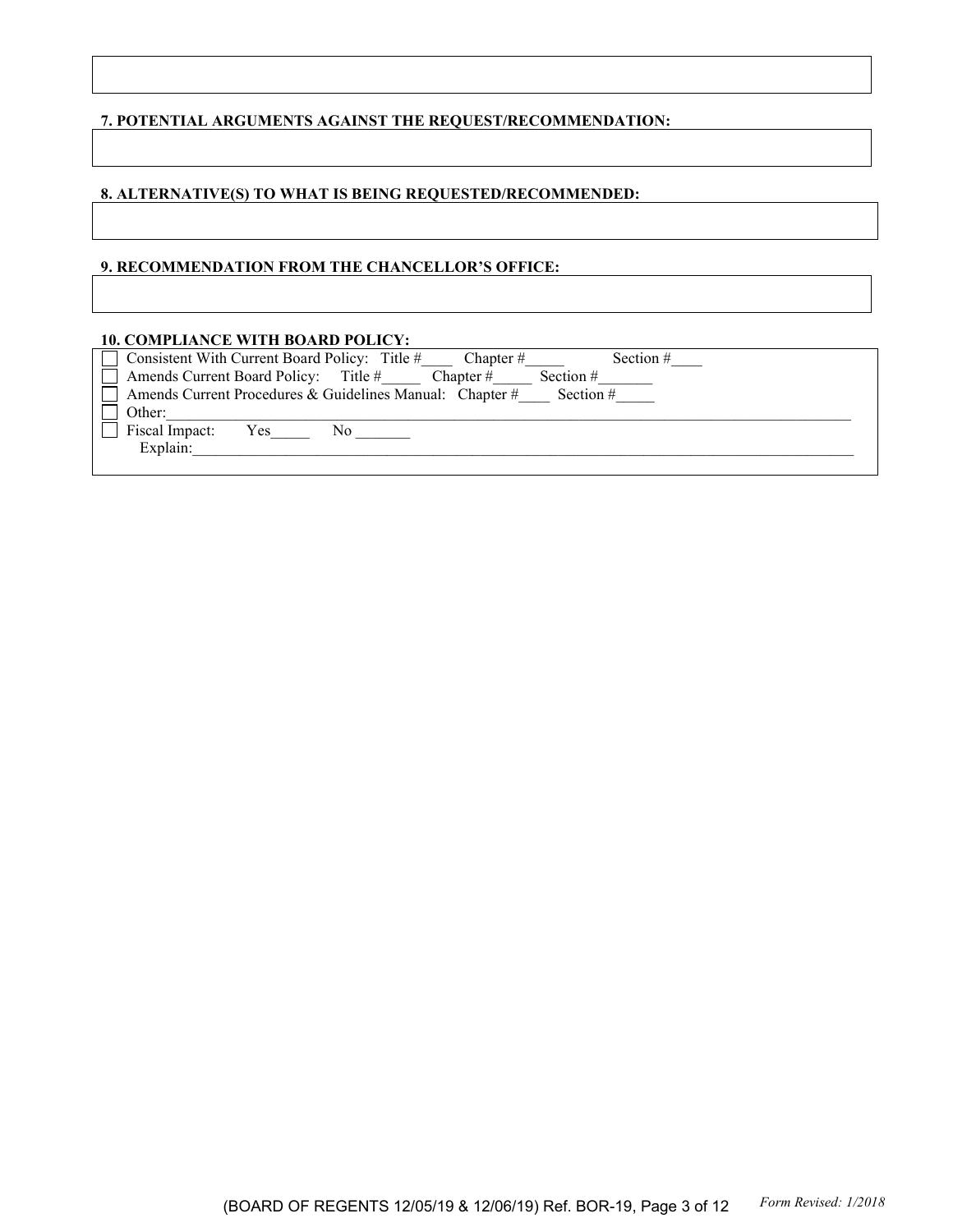# **UNIVERSITY OF NEVADA, LAS VEGAS Impact of COLA Reduction from 80% to 64%**

| <b>Appropriation</b>            | Professional |               |     | <b>Classified</b> |    | <b>Total</b> |
|---------------------------------|--------------|---------------|-----|-------------------|----|--------------|
| UNLV Main                       | \$           | 776,953.00 \$ |     | $150,331.00$ \$   |    | 927,284.00   |
| Statewide                       |              | $6,368.00$ \$ |     | 269.00            |    | 6,637.00     |
| School of Law                   |              | 41,496.00     | -\$ | $4,849.00$ \$     |    | 46,345.00    |
| <b>School of Dental Medince</b> |              | 45,165.00     | - S | $19,695.00$ \$    |    | 64,860.00    |
| <b>School of Medicine</b>       |              | 81,997.00     | -S  | 7,582.00          | -S | 89,579.00    |
| <b>Business Center South</b>    |              | 3,379.00      | -S  | 3,121.00          | S  | 6,500.00     |
| <b>Athletics</b>                |              | $6,165.00$ \$ |     | 233.00            |    | 6,398.00     |
| <b>UNLV Total</b>               |              | 961,523.00    |     | 186,080.00        |    | 1,147,603.00 |

#### **Narrative:**

The COLA shortfall combined with unanticipated reductions\* to UNLV's base budget required substantial downward adjustments in planned expenditures, including <sup>a</sup> reduction in UNLV's student success initiative. UNLV had planned to hire twenty (20) academic advisor positions to move closer to the target ratio. Ten (10) of these planned Academic Advisor positions were placed on hold due to the impact of the COLA shortfall and other unanticipated reductions.

Further savings are being achieved by holding vacant positions open for longer than planned, delaying some planned projects to improve campus facilities, and deferring some operating expenses.

\* Unanticipated changes included: a) reduced amount in formula funding resulting from change in rate used for WSCH; b) reduction of \$1.725M annually in research operations and maintenance funding and c) reduction of \$1.1M annually because \$3.2M associated with CTE expenses was removed from the base budget (reduction was distributed among all of the NSHE institutions based on WSCH)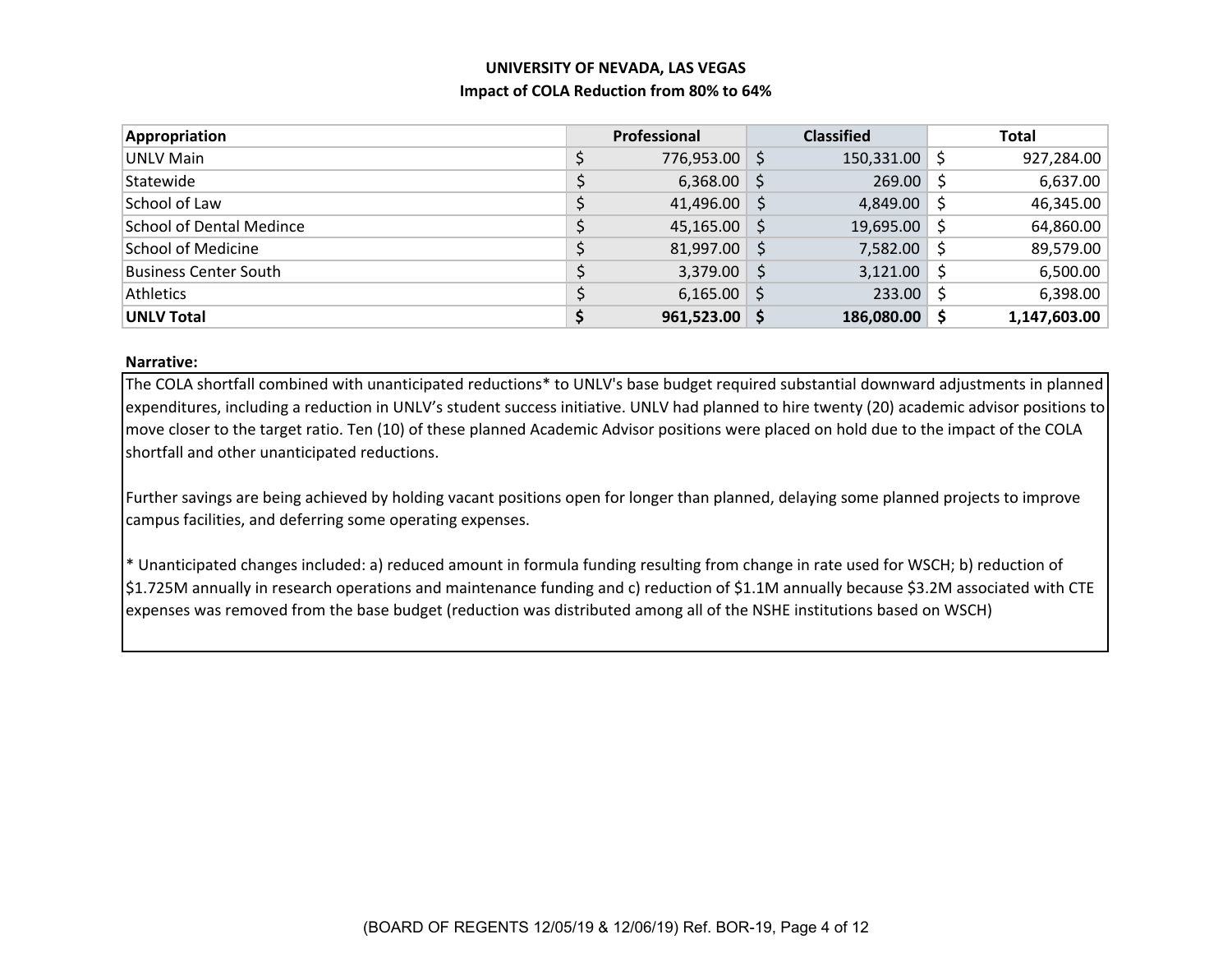#### **UNIVERSITY OF NEVADA, RENO Impact of COLA Reduction from 80% to 64%**

|                                                                   | <b>UNR</b>       | Statewide<br>Program | Agricultural<br>Experiment | Cooperative<br><b>Extension</b> | School of<br>Medicine   | <b>State</b><br>Health | <b>University</b><br>Press | <b>Business</b><br>Center | Intercollegiate<br><b>Athletics</b> | Total           |
|-------------------------------------------------------------------|------------------|----------------------|----------------------------|---------------------------------|-------------------------|------------------------|----------------------------|---------------------------|-------------------------------------|-----------------|
| Unit                                                              |                  |                      | <b>Station</b>             | Service                         |                         | Laboratory             |                            | North                     |                                     |                 |
| UNR01 VP Develop and Alumni Relations                             | 20,967           |                      | 236                        |                                 |                         |                        |                            |                           |                                     | 21,203          |
| UNR02 Financial Aid and Scholarships                              | 80               |                      |                            |                                 |                         |                        |                            |                           |                                     | 80              |
| <b>UNR05 College of Business</b>                                  | 51,601           | 2,011                |                            |                                 |                         |                        |                            |                           |                                     | 53,612          |
| <b>UNR06 School of Journalism</b>                                 | 9,743            | 548                  |                            |                                 |                         |                        |                            |                           |                                     | 10,290          |
| <b>UNR07 President's Office</b>                                   | 17,269           |                      |                            |                                 |                         |                        |                            |                           |                                     | 17,269          |
| <b>UNR08 VP Administration and Finance</b>                        | 102,034          |                      |                            |                                 |                         |                        |                            | 7,690                     |                                     | 109,724         |
| <b>UNR09 Division of Health Sciences</b>                          | 118              | 1,501                |                            |                                 |                         |                        |                            |                           |                                     | 1,619           |
| <b>UNR10 College of Liberal Arts</b>                              | 109,664          |                      |                            |                                 |                         |                        |                            |                           |                                     | 109,664         |
| UNR13 College of Agriculture, Biotechnology and Natural Resources | 21,841           |                      |                            |                                 |                         |                        |                            |                           |                                     | 21,841          |
| UNR14 Nevada Agricultural Experiment Station                      |                  |                      | 17,285                     |                                 |                         |                        |                            |                           |                                     | 17,285          |
| <b>UNR15 Nevada Cooperative Extension</b>                         |                  | 433                  |                            | 19,769                          |                         |                        |                            |                           |                                     | 20,202          |
| <b>UNR17 School of Medicine</b>                                   | 4,943            |                      |                            |                                 | 107,600                 | 5,950                  |                            |                           |                                     | 118,493         |
| <b>UNR22 VP Student Services</b>                                  | 31,307           | 2,031                |                            |                                 |                         |                        |                            |                           |                                     | 33,339          |
| <b>UNR23 Research and Innovation</b>                              | 13,059           | 2,651                |                            |                                 | 772                     |                        |                            |                           |                                     | 16,481          |
| <b>UNR24 Graduate School</b>                                      | 3,415            |                      |                            |                                 |                         |                        |                            |                           |                                     | 3,415           |
| <b>UNR25 VP Information Technology</b>                            | 22,232           |                      |                            |                                 |                         |                        |                            |                           |                                     | 22,232          |
| <b>UNR26 University Libraries</b>                                 | 24,469           |                      |                            |                                 |                         |                        |                            |                           |                                     | 24,469          |
| UNR29 College of Engineering                                      | 64,018           |                      |                            |                                 |                         |                        |                            |                           |                                     | 64,018          |
| UNR30 College of Education                                        | 28,973           |                      |                            |                                 |                         |                        |                            |                           |                                     | 28,973          |
| <b>UNR31 Intercollegiate Athletics</b>                            |                  |                      |                            |                                 |                         |                        |                            |                           | 5,576                               | 5,576           |
| UNR32 Office of The Provost                                       | 25,101           |                      |                            |                                 |                         |                        | 1,607                      |                           |                                     | 26,708          |
| <b>UNR33 College of Science</b>                                   | 109,123          | 8,885                |                            |                                 |                         |                        |                            |                           |                                     | 118,008         |
| <b>UNR35 Extended Studies</b>                                     | 2,498            |                      |                            |                                 |                         |                        |                            |                           |                                     | 2,498           |
| UNR36 Orvis School of Nursing                                     | 11,153           |                      |                            |                                 |                         |                        |                            |                           |                                     | 11,153          |
| UNR37 School of Community Health Sciences                         | 19,657           |                      |                            |                                 |                         |                        |                            |                           |                                     | 19,657          |
| <b>UNR38 School of Social Work</b>                                | 5.802            |                      |                            |                                 |                         |                        |                            |                           |                                     | 5,802           |
| <b>UNR Total</b>                                                  | 699,068 \$<br>\$ | 18,059 \$            | $17,521$ \$                |                                 | 19,769   \$108,372   \$ | $5,950$ \$             |                            | $1,607$ \$ 7,690 \$       | 5,576                               | 883,612<br>  \$ |

#### **Narrative:**

The University of Nevada Reno has implemented <sup>a</sup> plan to address the unfunded COLA liability (64% to 80% shortfall) through <sup>a</sup> process of holding vacant positions open for one or more months to generate additional vacancy savings. Each appropriation area, college, and major unit was given <sup>a</sup> pro‐rated share of the shortfall (based on state funded salary amounts) and each identified specific plans to temporarily cover this shortfall for FY 20 by generating these incremental vacancy savings. Institution‐wide, this impacted 35 Faculty/Professional positions, 11 Classified positions, and anticipated 12 temporary/student worker positions.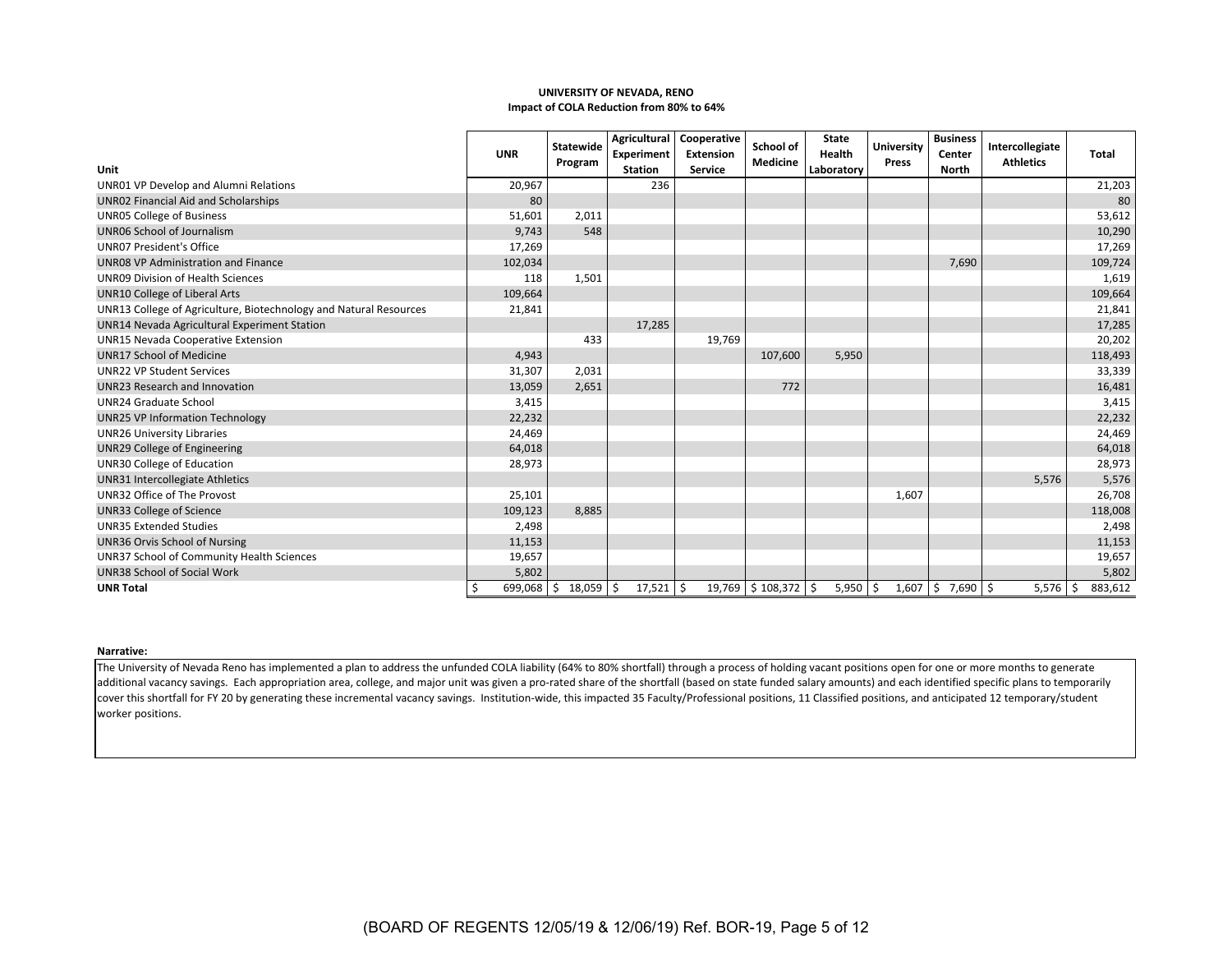# **Impact of COLA Reduction from 80% to 64% NEVADA STATE COLLEGE**

| Position Type                          | <b>Position Title</b>                                        | <b>Total Savings</b> |
|----------------------------------------|--------------------------------------------------------------|----------------------|
| <b>Administrative Faculty</b>          | Procurement/Pcard Program Specialist (Professional Position) | 21,252               |
| <b>Administrative Faculty</b>          | <b>Assistant Controller</b>                                  | 26,352               |
| <b>Classified Staff</b>                | <b>Accounting Assistant 3</b>                                | 17,095               |
| <b>Total Savings From Delayed Hire</b> |                                                              | 64,699               |
|                                        |                                                              |                      |
| <b>COLA Shortfall</b>                  |                                                              | 62,503               |
|                                        |                                                              |                      |

Nevada State College addressed the unfunded COLA shortfall through delaying the hiring of 2 Administrative Faculty and 1 classified staff position for 4 months.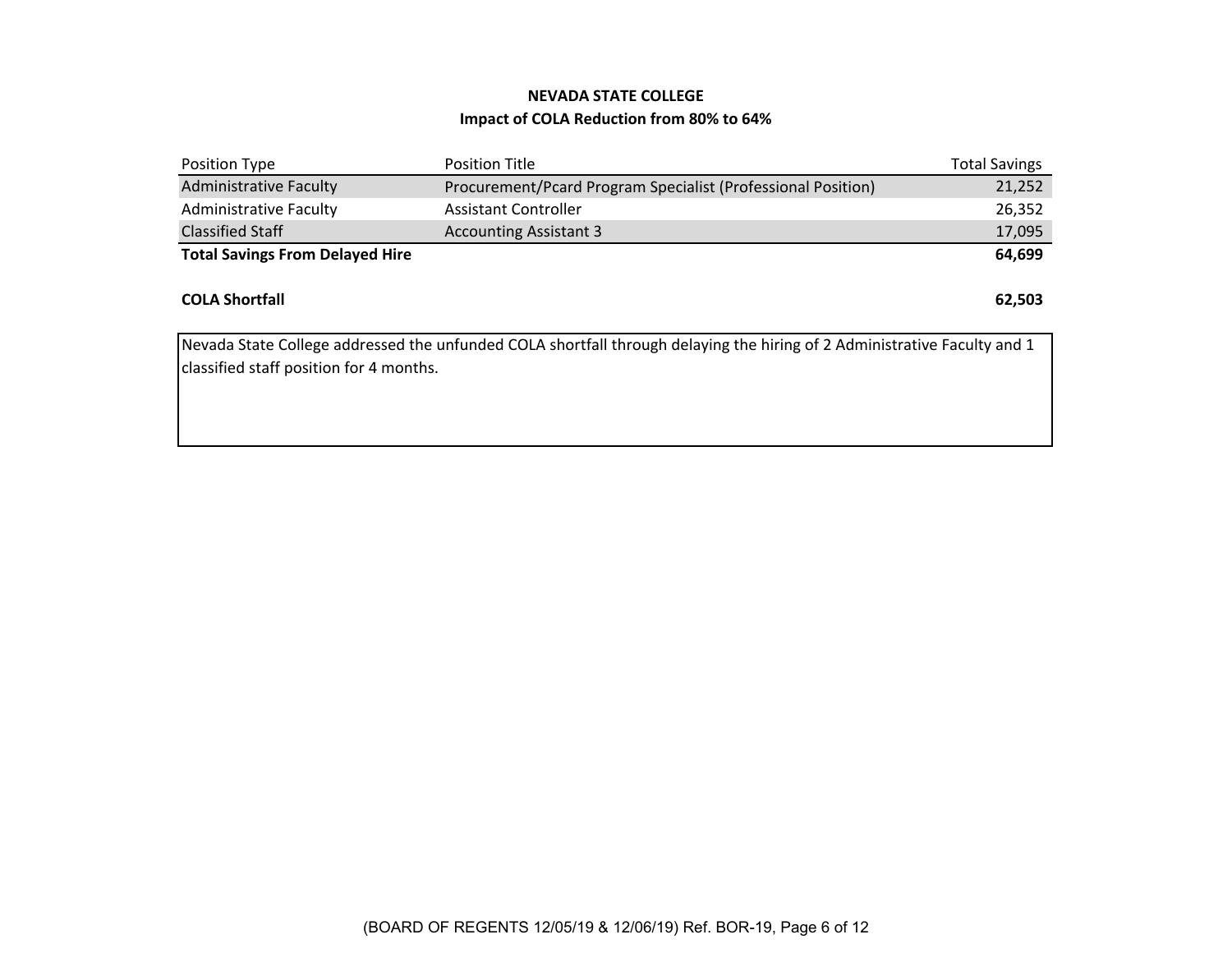## **DESERT RESEARCH INSTITUTE**

### **Impact of COLA Reduction from 80% to 64%**

|                  | Professional |           | <b>Classified</b> | Total                    |
|------------------|--------------|-----------|-------------------|--------------------------|
| <b>DRI Main</b>  |              | 15,747.00 | 8,847.00          | 24,594.00                |
|                  |              |           |                   | $\overline{\phantom{0}}$ |
| <b>DRI Total</b> |              | 15,747.00 | 8,847.00          | 24,594.00                |

### **Narrative:**

The Desert Research Institute addressed the COLA shortfall through the use of indirect cost recovery funds. This cost will impact DRI's funding available for proposal development and researcher support.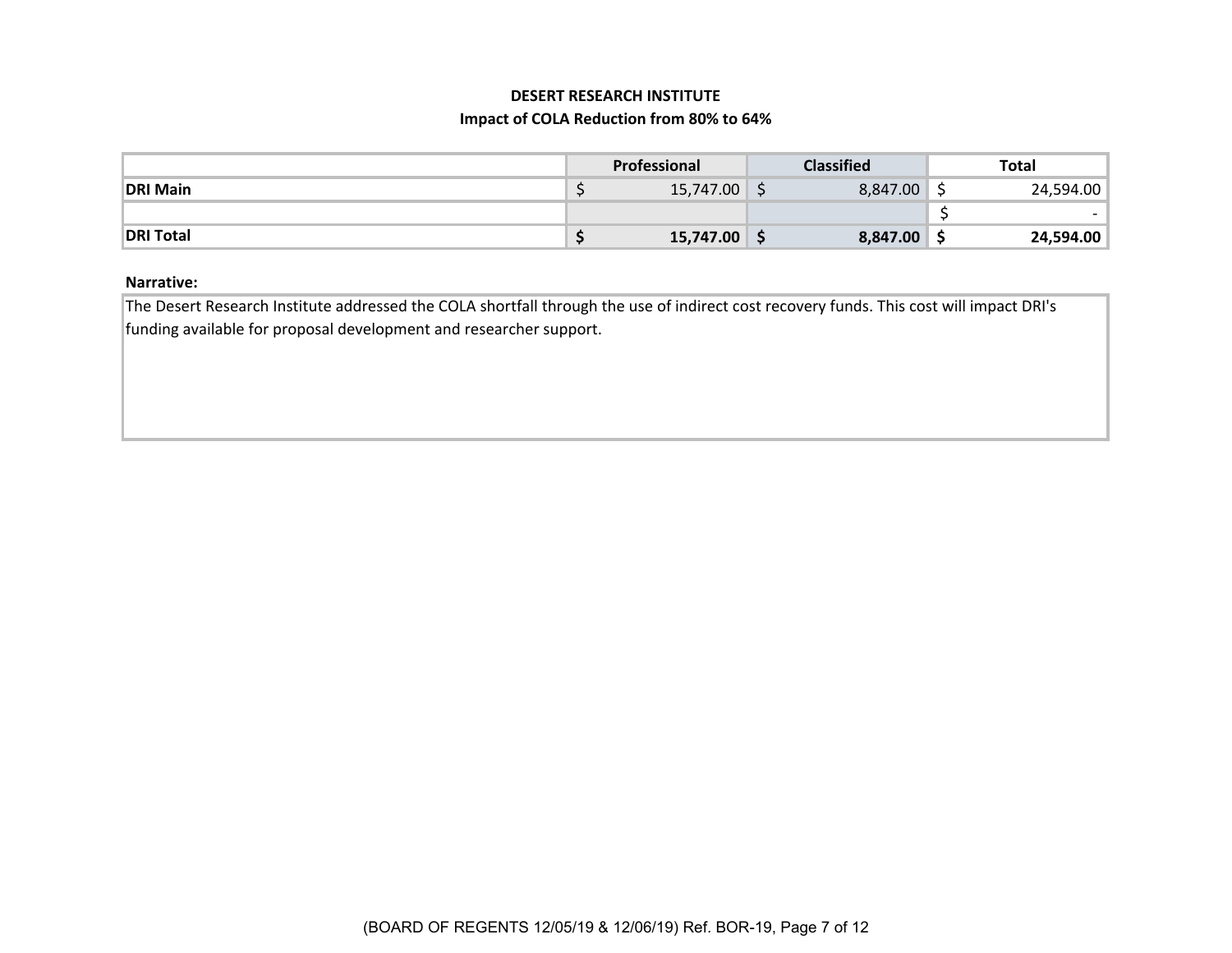### **COLLEGE OF SOUTHERN NEVADA**

### **Impact of COLA Reduction from 80% to 64%**

|                  | Professional | <b>Classified</b>             | <b>Total</b> |
|------------------|--------------|-------------------------------|--------------|
| <b>CSN Main</b>  | 397,233<br>- | $\overline{\phantom{0}}$<br>- | 397,233      |
|                  |              |                               |              |
| <b>CSN Total</b> | 397,233      | $\overline{\phantom{0}}$<br>ັ | 397,233      |

### **Narrative:**

The College of Southern Nevada addressed the unfunded COLA shortfall by delaying the hiring of seven administrative faculty positions from between four to ten months. This will generate the additional vacancy savings needed to cover the 64% to 80% shortfall.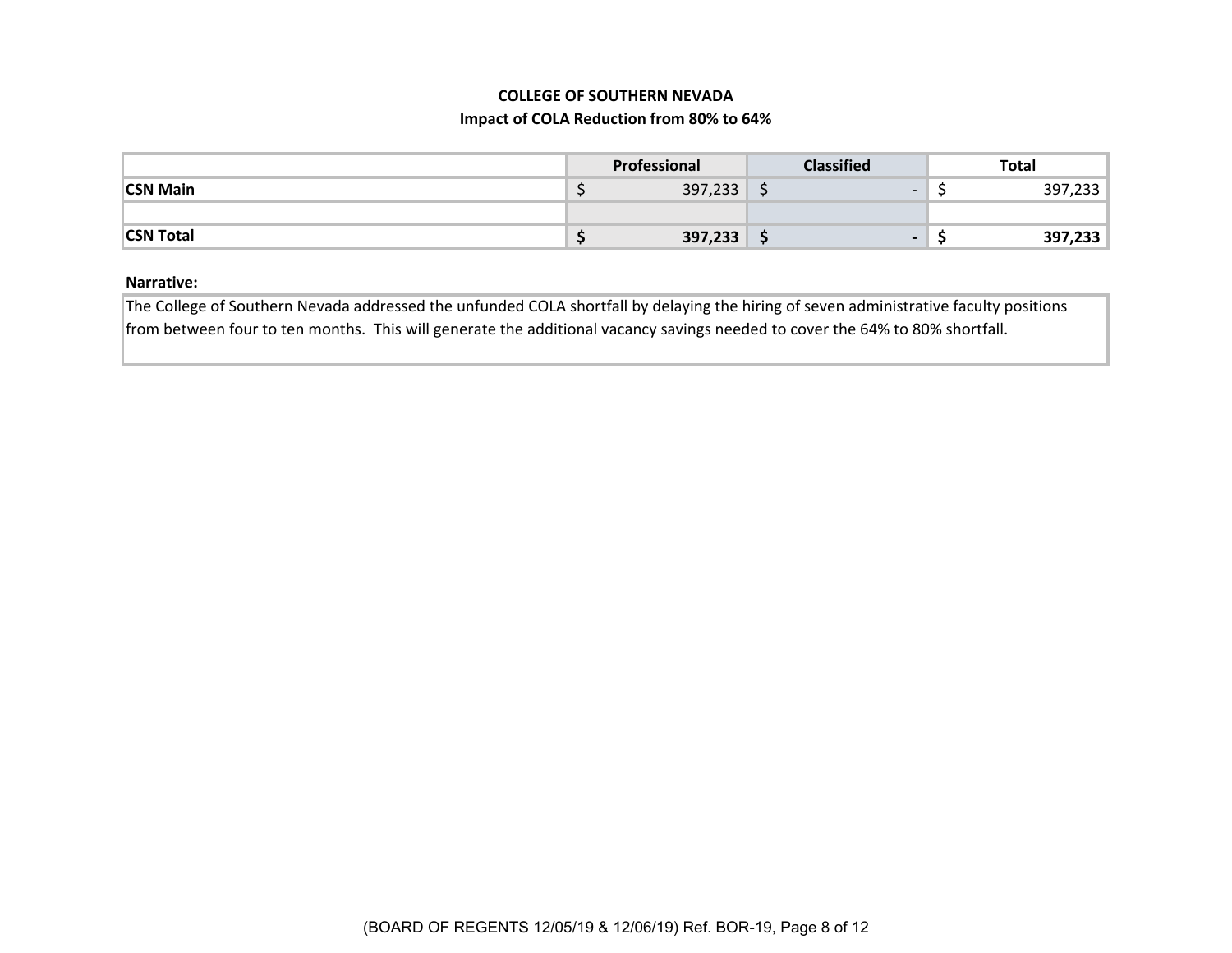### **GREAT BASIN COLLEGE**

### **Impact of COLA Reduction from 80% to 64%**

| Unit                                                           | <b>GBC</b> | Total  |
|----------------------------------------------------------------|------------|--------|
| GBC01 - Vice President for Business Affairs, Winnemucca Center | 9,353      | 9,353  |
| GBC06 - Dean of Arts and Science                               | 51,039     | 51,039 |
|                                                                |            |        |
| <b>GBC Total</b>                                               | 60.392     | 60.392 |

#### **Narrative:**

Great Basin College addressed the unfunded COLA shortfall primarily through <sup>a</sup> process of holding vacant positions open for one or more months to generate additional vacancy savings. This includes 2 Faculty/Professional positions, 0 Classified positions, and 0 temporary/student worker positions. Where needed for the Fall 2019 semester, part‐ time instructors have assisted in covering classes that in the past have been taught by full‐time faculty. These position vacancies are being reviewed for possible recruitment for either the Spring 2020 semester or FY2021, and therefore, these positions are one‐time solutions to the COLA shortfall.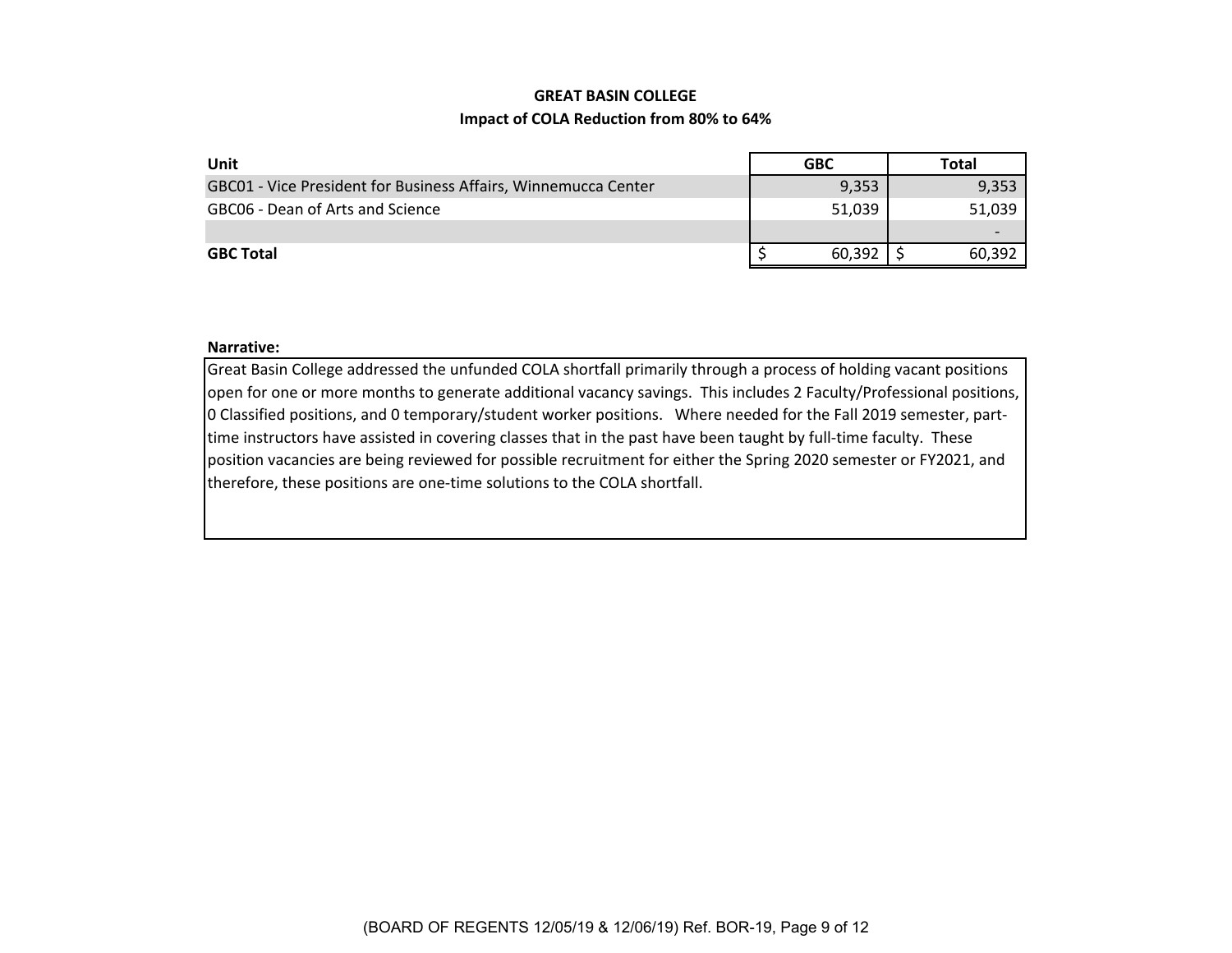# **TRUCKEE MEADOWS COMMUNITY COLLEGE Impact of COLA Reduction from 80% to 64%**

| Unit                                                                  | <b>TMCC</b> | Total   |
|-----------------------------------------------------------------------|-------------|---------|
| TMCC01 - Vice President of Student Services and Diversity             | 63,700      | 63,700  |
| TMCC02 - President                                                    | 40,000      | 40,000  |
| <b>TMCC04 - Vice President of Finance and Administrative Services</b> | 37,000      | 37,000  |
|                                                                       |             |         |
| <b>TMCC Total</b>                                                     | 140,700     | 140,700 |

#### **Narrative:**

TMCC addressed the unfunded COLA shortfall through <sup>a</sup> variety of operating reductions and staffing vacancies. The Student Services and Diversity division is holding <sup>a</sup> full‐time counseling position vacant for the year. Additionally, in January the College will discontinue <sup>a</sup> service contract that provided shuttle services for students to RTC bus routes that no longer serve the Dandini Campus including stops at UNR. Travel for senior administrators has been restricted to professional events where the individuals serves as an officer or as <sup>a</sup> presenter. Annual participation by faculty and administrators in the NISOD conference in Austin will be reduced to <sup>a</sup> biannual schedule for additional savings. The College anticipates filling the counselor vacancy by the 2020‐21 academic year and will evaluate new vacancies for possible permanent reductions.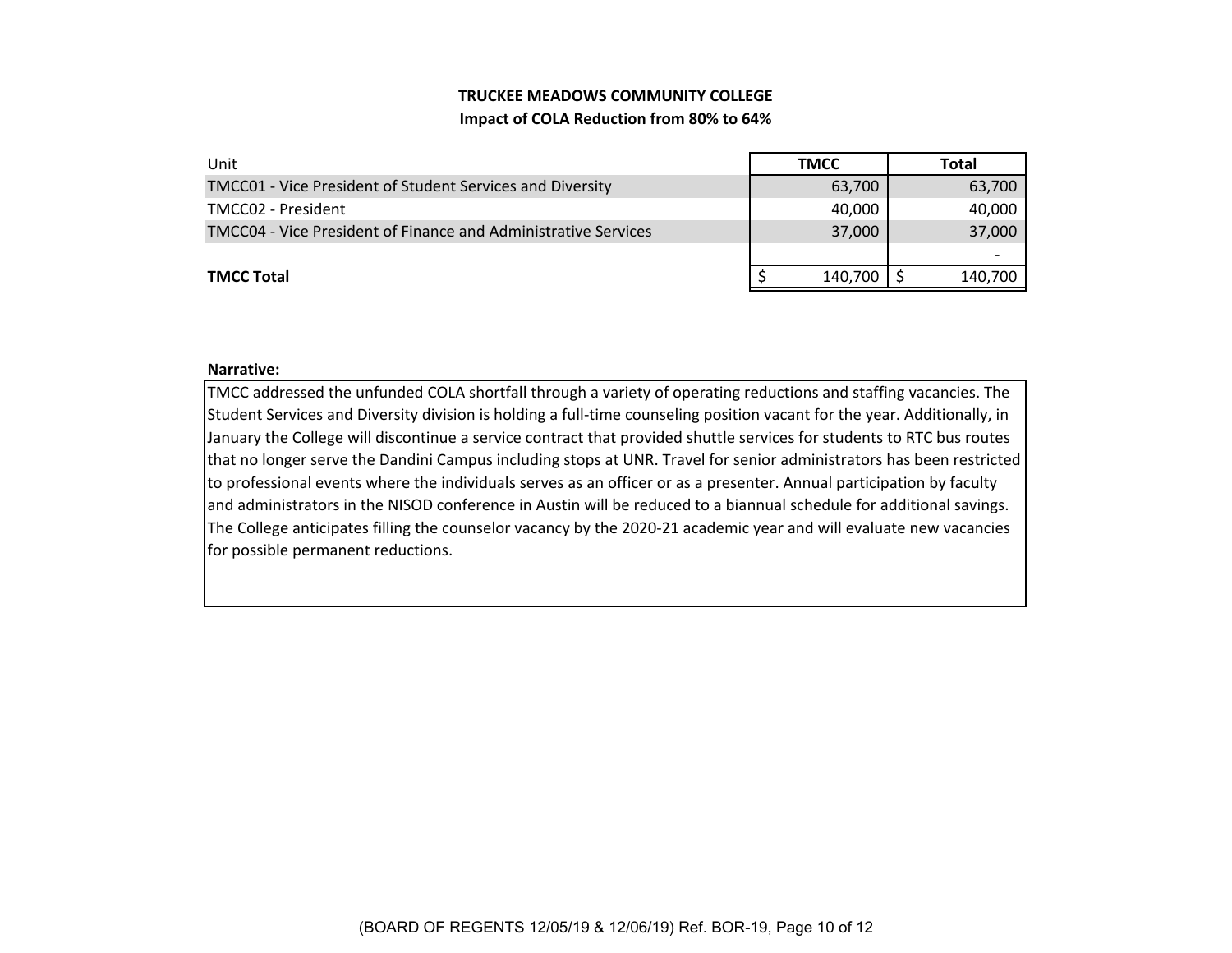# **WESTERN NEVADA COLLEGE**

### **Impact of COLA Reduction from 80% to 64%**

| <b>WNC</b>                                | Professional | <b>Classified</b> | <b>Total</b> |
|-------------------------------------------|--------------|-------------------|--------------|
| WNC01 - Professional & Applied Technology | 26,484       |                   | 26,484       |
| WNC05 - Liberal Arts                      | 26.484       |                   |              |
|                                           |              |                   |              |
| <b>WNC TOTAL</b>                          | 52,968       |                   | 52,968       |

#### **Narrative:**

Western Nevada College addressed the unfunded COLA shortfall primarily through <sup>a</sup> process of holding two (2) Faculty/Professional positions vacant for one or more months to generate additional vacancy savings. Both positions will be recruited to begin in fall FY21 and are one‐time solutions to the COLA shortfall.